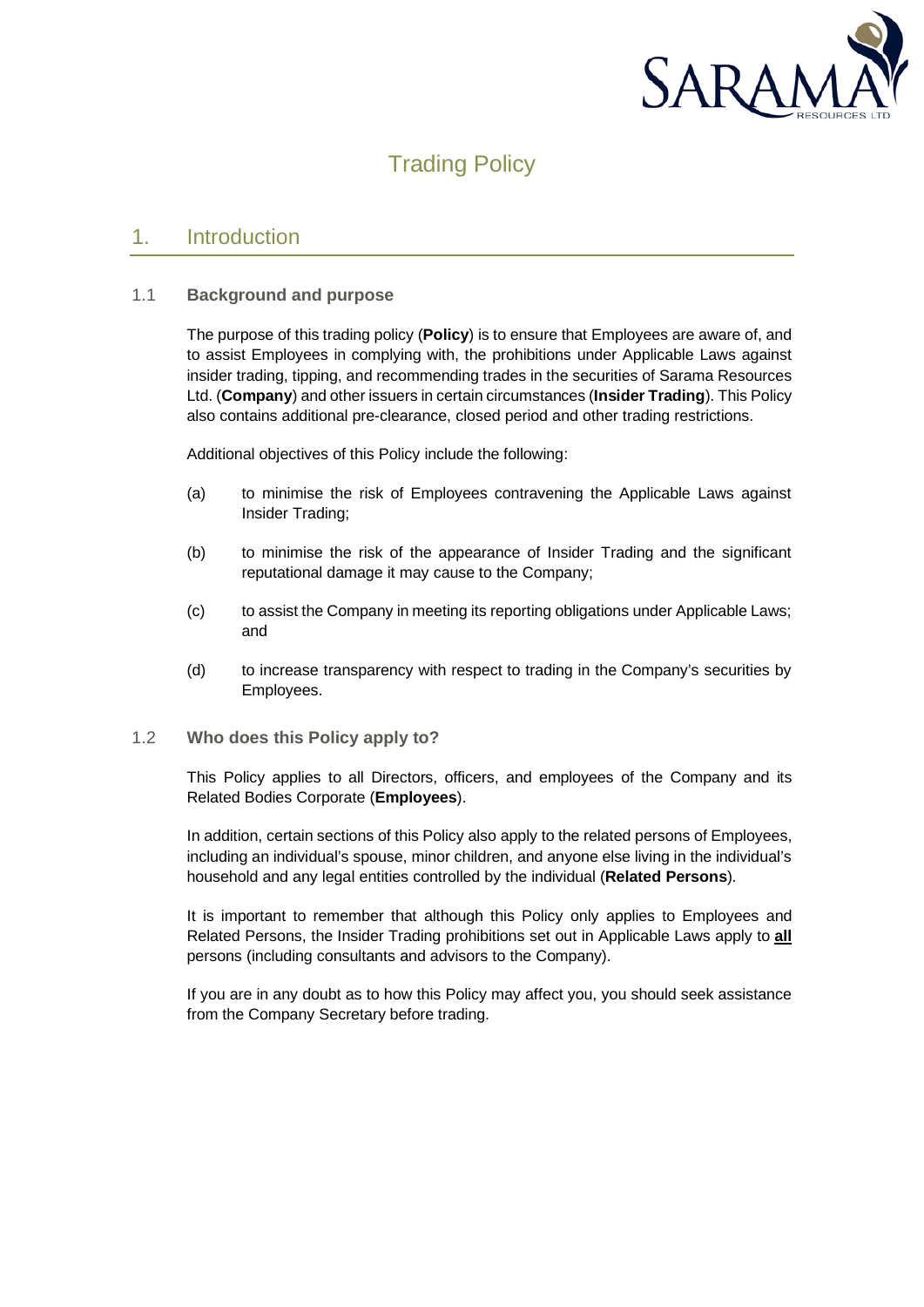## 2. Definitions and interpretation

#### 2.1 **Definitions**

Defined terms and abbreviations used in this Policy have the meanings set out below:

| <b>Applicable Laws</b>   | means applicable corporate and securities laws, rules,<br>regulations, and policies (including the Corporations Act, the<br>Securities Act in relevant Canadian Provinces, and rules and<br>instruments adopted by the Canadian Securities Administrators),<br>and applicable stock exchange policies and rules (including the<br>ASX Listing Rules and the TSX-V Corporate Finance Policies),<br>as amended from time to time. |
|--------------------------|---------------------------------------------------------------------------------------------------------------------------------------------------------------------------------------------------------------------------------------------------------------------------------------------------------------------------------------------------------------------------------------------------------------------------------|
| <b>ASX</b>               | means the Australian Securities Exchange.                                                                                                                                                                                                                                                                                                                                                                                       |
| <b>ASX Listing Rules</b> | means the listing rules of the ASX, as amended from time to time.                                                                                                                                                                                                                                                                                                                                                               |

- **Board** means the board of Directors of the Company.
- **Corporations Act** means the *Corporations Act 2001* (Cth).
- **Related Bodies Corporate** has the meaning given to it under the Corporations Act.
- **trade** means a trade or other transaction involving securities, and **trading** has a similar meaning.
- **TSX-V** means the TSX Venture Exchange.

## 3. What securities are covered by this Policy?

This Policy applies to the issue of new securities of the Company and its Related Bodies Corporate, and the trade of any securities issued by the Company or its Related Bodies Corporate from time to time.

The definitions of "securities" in Applicable Laws are very broad. The Company's securities include, but are not limited to:

- (a) common shares of the Company;
- (b) options, warrants, and other convertible securities of the Company;
- (c) CHESS Depositary Interests (CDIs) over the Company's common shares;
- (d) convertible debt issued by the Company; and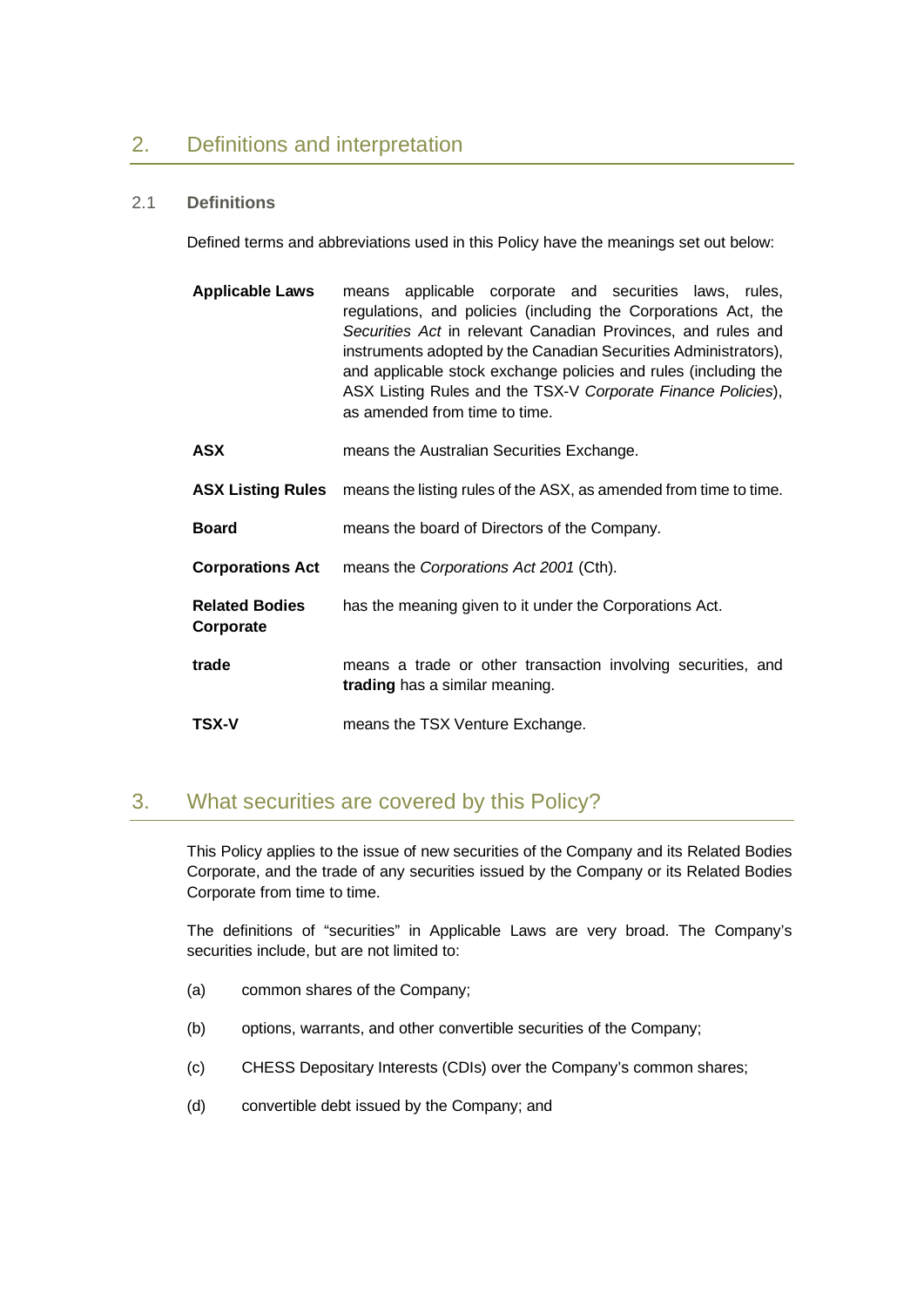(e) financial products or instruments issued or created over or in respect of securities issued by the Company, whether the financial products or instruments are created by the Company or by third parties.

### 4. Standards

All Employees should ensure that all trades in the Company's securities comply with all Applicable Laws (including Insider Trading provisions of those Applicable Laws).

## 5. Prohibitions on Insider Trading

#### 5.1 **Dual Listing**

The Company's shares are listed on both the ASX and the TSX-V. As such, the Company's securities are subject to Applicable Laws related to Insider Trading in both Australia and Canada.

- 5.2 **Insider Trading prohibitions: Australia**
	- (a) The Corporations Act makes it an offence for a person in possession of information that is not generally available but which, if generally available, a reasonable person would expect it to have a material effect on the price or value of the Company's securities to:
		- (i) trade in (e.g., apply for, acquire or dispose of, or enter into an agreement to do any of these things) the Company's securities; or
		- (ii) procure another person to trade in the Company's securities,

(each a "**dealing in the Company's securities**").

- (b) It is an offence to communicate price-sensitive information to another person with the knowledge that the person could deal in the Company's securities. Accordingly, the prohibition on Insider Trading cannot be avoided by a person procuring or arranging for another person to deal on his or her behalf.
- (c) For the purposes of this Policy, information is "**generally available**" if:
	- (i) it consists of a readily observable matter;
	- (ii) it has been made known in a manner likely to bring the information to the attention of people who commonly invest in securities of a kind whose price or value might be affected by the information, and, since it was made known, a reasonable period for it to be disseminated among such persons has elapsed;
	- (iii) it is derived from information which has been made public; or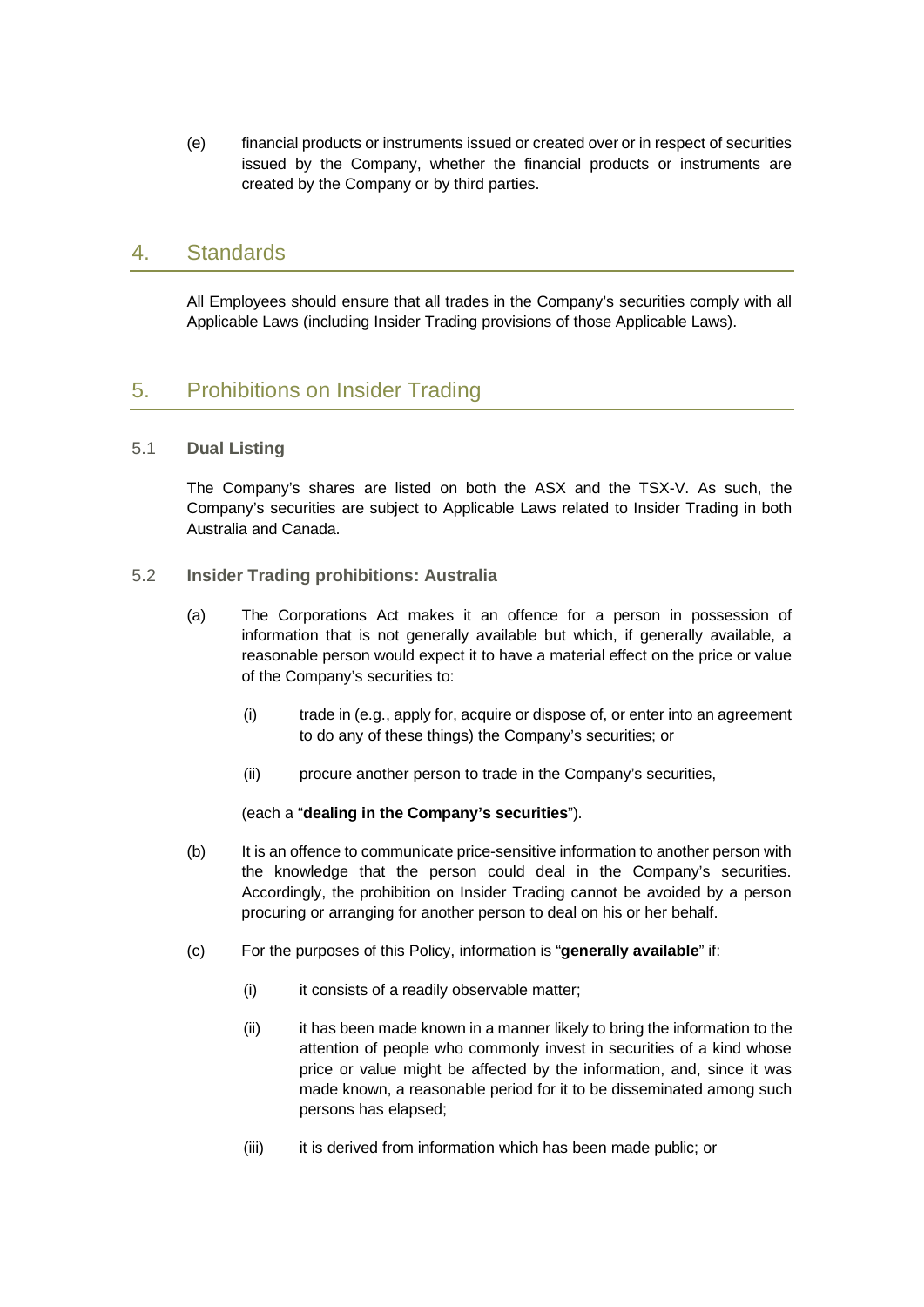- (iv) it consists of observations, deductions, conclusions or inferences made or drawn from other generally available information.
- (d) For the purposes of this Policy, "**price-sensitive information**" means information relating to the Company or the Company's subsidiaries that would, if the information were publicly known, be likely to:
	- (i) have a material effect on the price or value of the Company's securities; or
	- (ii) influence persons who commonly invest in securities in deciding whether or not to buy or sell the Company's securities.
- <span id="page-3-0"></span>(e) Examples of possible price-sensitive information include, but are not limited to, the following:
	- (i) information relating to Company drilling exploration results or reserve statements;
	- (ii) information on the outcome of any economic studies, such as prefeasibility studies or definitive feasibility studies;
	- (iii) information on changes in production or production forecasts;
	- (iv) information relating to the Company's financial results or forecast results;
	- (v) a material acquisition, joint venture, realisation or disposal of assets;
	- (vi) a threat of material litigation against the Company;
	- (vii) the Company's sales and profit results materially exceeding or falling short of the market's expectations or the previously announced guidance by the Company;
	- (viii) a material change in debt, liquidity or cash flow;
	- (ix) a significant new development proposal (i.e. a new product or technology);
	- (x) the granting or refusal of a major contract;
	- (xi) a management or business restructuring proposal;
	- (xii) a change in the capital structure, such as a capital return or the buy back of a financial product;
	- (xiii) a payment of dividends or a share issue;
	- (xiv) a change to the Board or significant changes in senior management;
	- (xv) the entering into of an agreement or option to acquire an interest in an asset or business, or to enter into a joint venture or other arrangement in relation to an asset or business; and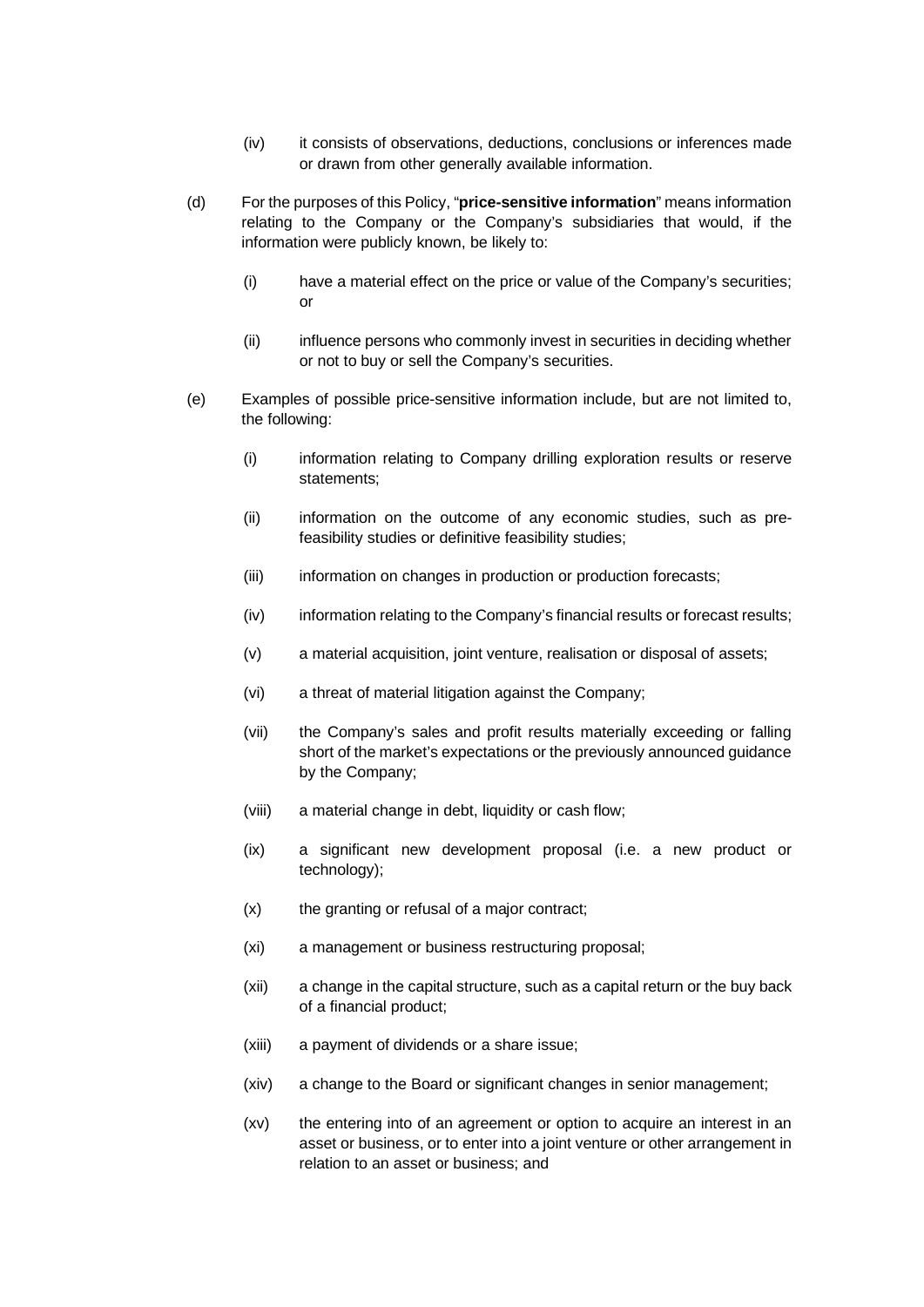- (xvi) any information required to be announced to the market pursuant to ASX Listing Rule 3.1 (the Continuous Disclosure Rule) which is yet to be released to the market.
- (f) The ASX requires the Company, as a listed entity, to have a trading policy that restricts its key management personnel from trading in its securities during certain closed periods. For the purposes of the ASX Listing Rules, the Company has determined that its key management personnel are its Directors, Chief Executive Officer and Company Secretary, and any employee (whether full-time, part-time or casual) having authority and responsibility for planning, directing and controlling, directly or indirectly, the activities of the Company (**Key Management Personnel**).
- 5.3 **Insider Trading prohibitions: Canada**
	- (a) An Employee must not make a trade involving a security of the Company if the Employee knows of a material fact or material change with respect to the Company which has not been generally disclosed.
	- (b) Employees must not inform another person of a material fact or material change with respect to the Company unless:
		- (i) the material fact or material change has been generally disclosed, or
		- (ii) informing the person is necessary in the course of business of the Employee.
	- (c) For the purposes of this Policy:
		- (i) "**material change**" means a change in the business, operations or capital of the Company that would reasonably be expected to have a significant effect on the market price or value of a security of the Company, or decision to implement such a change made by the Directors or the Company's senior management who believe that confirmation of the decision by the Directors is probable; and
		- (ii) "**material fact**" means, when used in relation to a security issued or proposed to be issued, a fact that would reasonably be expected to have a significant effect on the market price or value of the security, and when used in relation to a derivative, a fact that would reasonably be expected to have a significant effect on the market price or value of, or obligations under, the derivative.
	- (d) The examples of possible price-sensitive information set forth in paragraph [5.2\(e\)](#page-3-0) above are generally also examples of material facts and material changes.

#### 5.4 **Dealing through third parties**

The Insider Trading prohibitions extend to dealings by individuals through nominees, agents or other associates, such as family members, family trusts and family companies.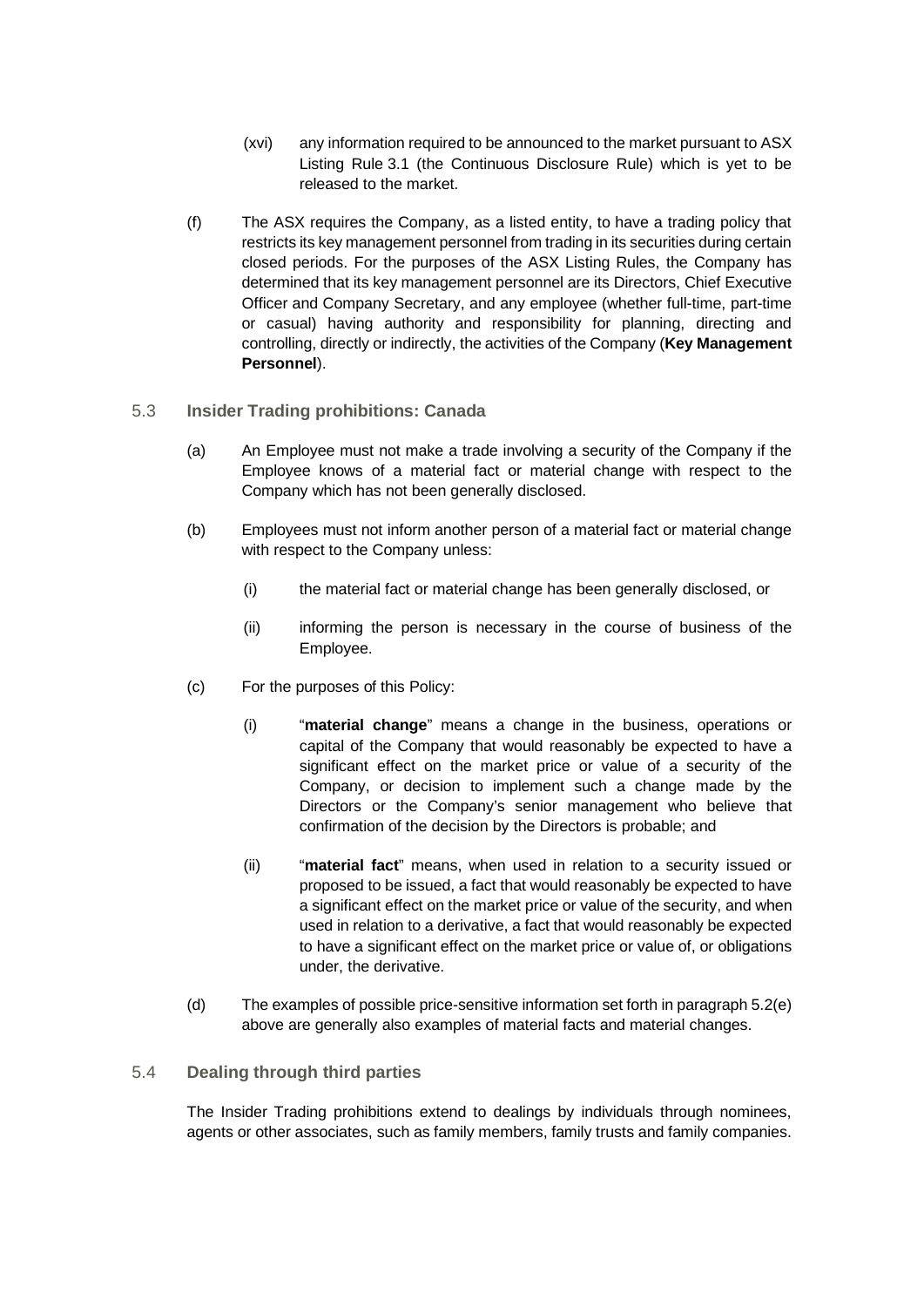#### 5.5 **Consequences for breach of Insider Trading prohibitions**

- (a) Breach of the Insider Trading prohibition by an Employee or a Related Person could expose the Employee to criminal and civil liability including fines and imprisonment.
- (b) Significantly, a breach of the Insider Trading prohibition could result in an Employee or a Related Person being sued by another party or the Company for any loss suffered as a result of Insider Trading.
- (c) Breaches of Insider Trading laws or this Policy will also be regarded by the Company as serious misconduct which may lead to disciplinary action and/or dismissal of an Employee.
- 5.6 **Source of information is irrelevant** 
	- (a) Insider Trading is prohibited at any time if the person possesses material undisclosed price-sensitive information or knowledge of material facts or material changes which have not been generally disclosed.
	- (b) It does not matter how or where the person obtains the information or knowledge and it does not have to be obtained from the Company to constitute inside information. Applicable Laws will apply to any Employee who acquires such information or knowledge in relation to the Company's securities, regardless of capacity.

#### 5.7 **Employee incentive scheme**

The prohibition on trading in the Company's securities applies to acquisitions of shares or options by employees of the Company made under an employee share or option scheme or performance rights plan, as well as the acquisition of shares as a result of the exercise of options under an employee option scheme. The prohibition also applies to the sale of any such securities.

#### 5.8 **Director fees**

The prohibition on trading in the Company's securities does apply to a Director's election to receive his or her fees in shares or in cash. Accordingly, a Director is prohibited from making such an election during a Closed Period or any other restricted period.

#### 5.9 **Dealing in shares of other companies**

- (a) If an Employee has price-sensitive information which is not generally available, or knowledge of a material fact or material change which has not been generally disclosed, relating to a company other than the Company, the same Insider Trading rules outlined above apply to trading securities in that company.
- (b) In the course of performing duties as an employee of the Company, Employees may obtain price-sensitive information or knowledge of material facts or material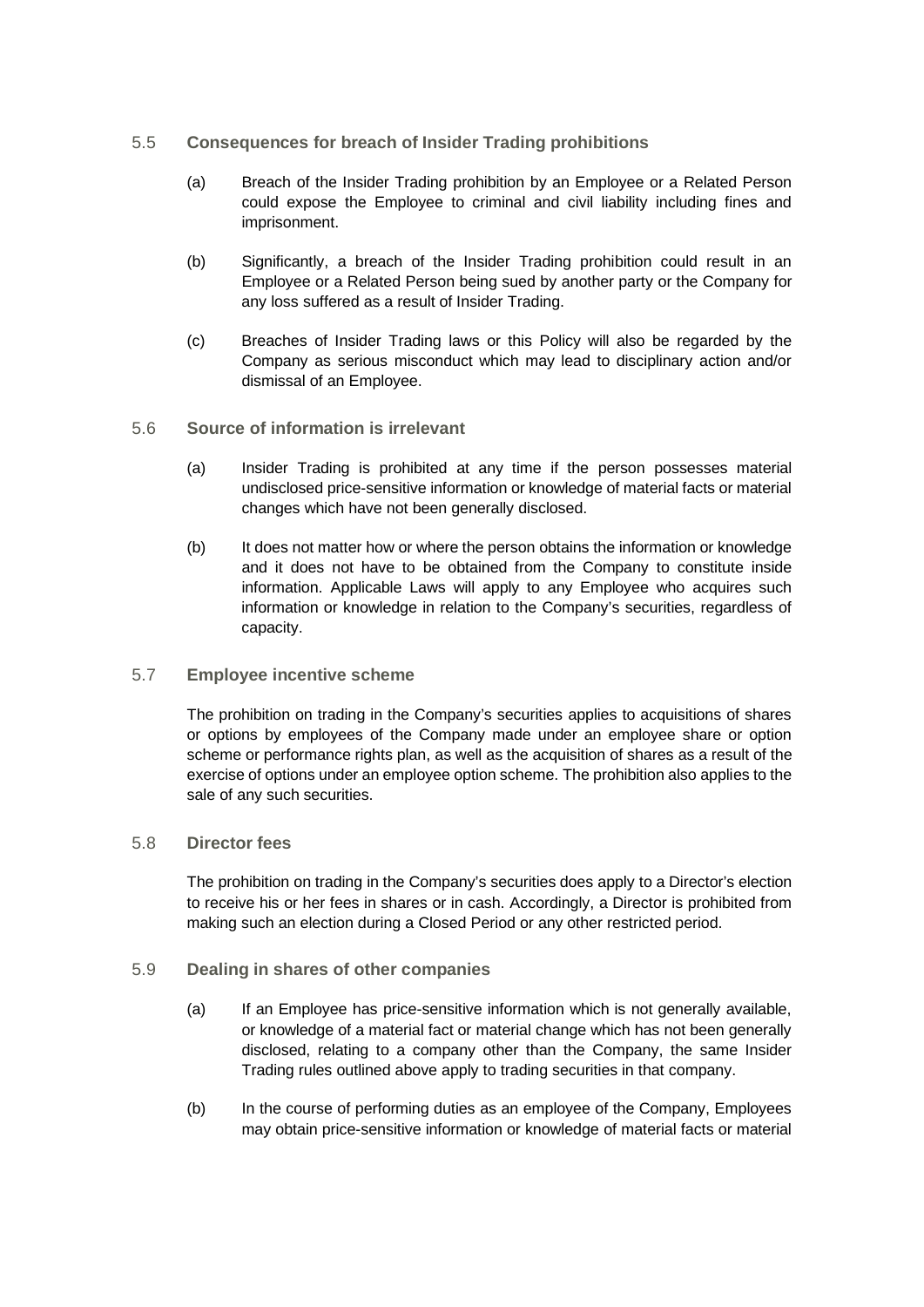changes relating to another company in a variety of circumstances. Examples include, but are not limited to the following:

- (i) another company may provide price sensitive information or material facts about itself to the Company in the course of a proposed transaction;
- (ii) another company with whom the Company is dealing may provide price sensitive information or material facts about a third-party company; or
- (iii) information concerning the Company or actions which may be taken by the Company (e.g., a planned transaction or strategic change) could reasonably have an effect on a third-party company.
- (c) Apart from the application of Applicable Laws regarding Insider Trading to securities in other companies, Employees are also bound by a duty of confidentiality in relation to information in respect of third parties obtained in the course of their employment with the Company.

### 6. Closed Periods and Restricted Trades

#### <span id="page-6-0"></span>6.1 **Closed Periods**

There are certain periods when Employees must not trade in the Company's securities, given the heightened risk of actual or perceived Insider Trading, which are sometimes referred to as "closed periods" or "black-out periods" (**Closed Periods**).

Unless otherwise provided by this Policy, Employees are prohibited from trades involving the Company's securities during Closed Periods, which include:

- (a) when the Employee is in possession of price sensitive information, or knowledge of material facts or material changes, relating to the Company which has not been publicly disclosed;
- (b) during the period commencing one month prior to the release of the Company's annual financial results or annual report, and ending one trading day after the public disclosure of those results or reports in accordance with Applicable Securities Laws and Applicable Exchange Policies;
- (c) during the period commencing five days prior to the release of the Company's quarterly financial results, and ending one trading day after the public disclosure of those results or reports in accordance with Applicable Securities Laws and Applicable Exchange Policies; and
- (d) any other time periods that may be designated by the Company from time to time.
- (e) The Closed Period trading prohibition does not limit any other obligations of Employees prescribed by this Policy.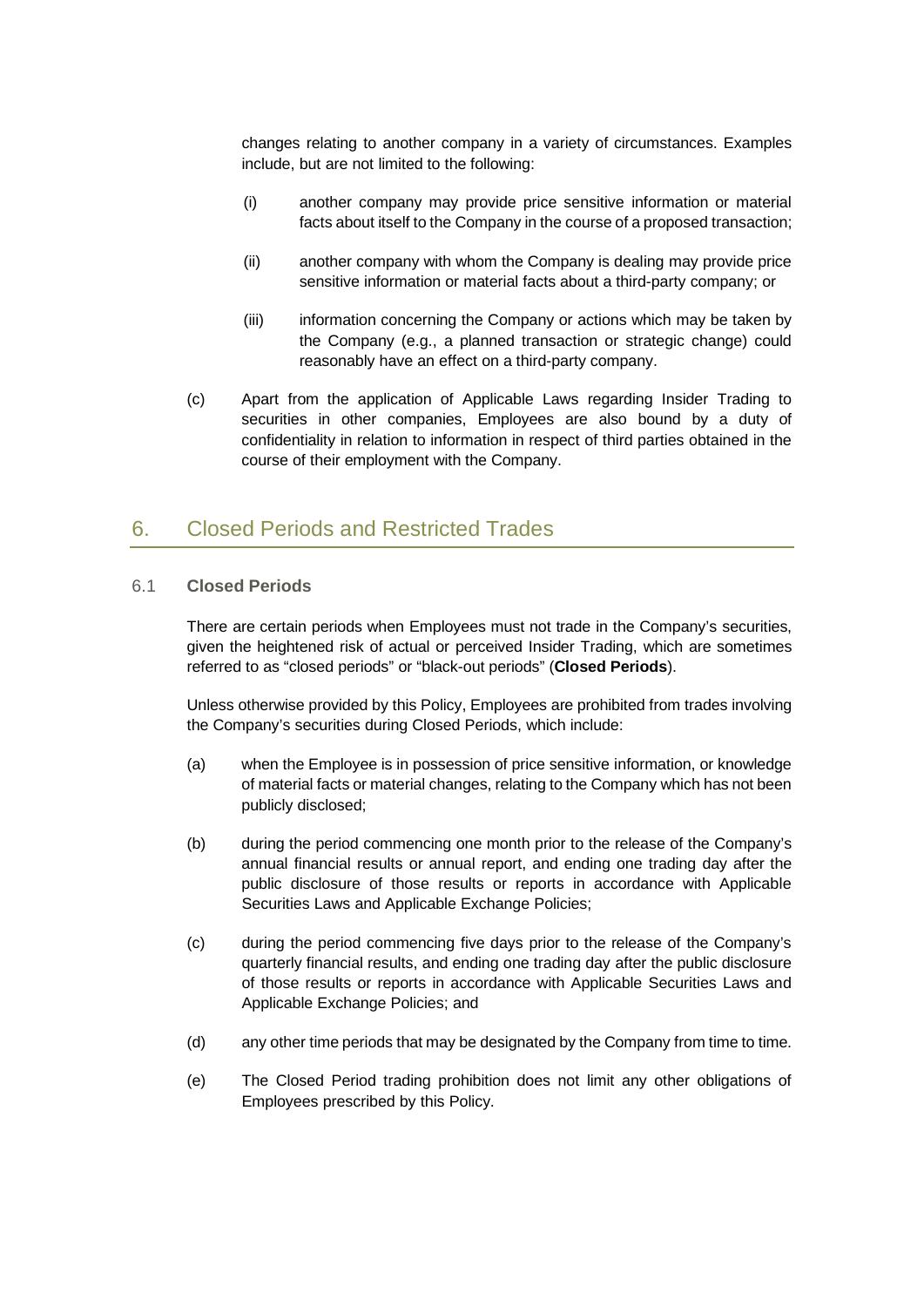- 6.2 **Other restricted periods** 
	- (a) Key Management Personnel
		- (i) The Company reserves the right to impose ad hoc restrictions on its Key Management Personnel from trading in its securities in addition to the fixed Closed Periods set out in paragraph [6.1.](#page-6-0)
		- (ii) In determining when ad hoc restrictions should be imposed on its Key Management Personnel, the Company may have regard to any imminent announcements of market sensitive information it is proposing to make under ASX Listing Rule 3.1.
	- (b) Other individuals
		- (i) In addition to the Key Management Personnel, the Company may also impose ad hoc trading restrictions on:
			- (A) staff who work closely with, or in close proximity to, Key Management Personnel;
			- (B) staff who work in the finance area or in a strategic planning group;
			- (C) the next layer of management below Key Management Personnel;
			- (D) staff (such as IT staff) who may have access to email or document folders belonging to Key Management Personnel; and
			- (E) family members and entities closely connected to Key Management Personnel.
- 6.3 **Further restrictions on trading by Employees**
	- (a) The Company has determined that Employees are more likely to be in possession of price-sensitive information regarding the Company. As a result, further restrictions on dealing in the Company's securities apply to Employees.
	- (b) Prior to dealing in the Company's securities, Employees must first notify the Chair of the proposed type of dealing and the number of securities to be traded and seek the Chair's written consent to the proposed dealing in the Company's securities.
- <span id="page-7-1"></span><span id="page-7-0"></span>6.4 **Exceptions**
	- (a) An Employee may trade in the Company's securities during a Closed Period if that trading falls within one of the following categories: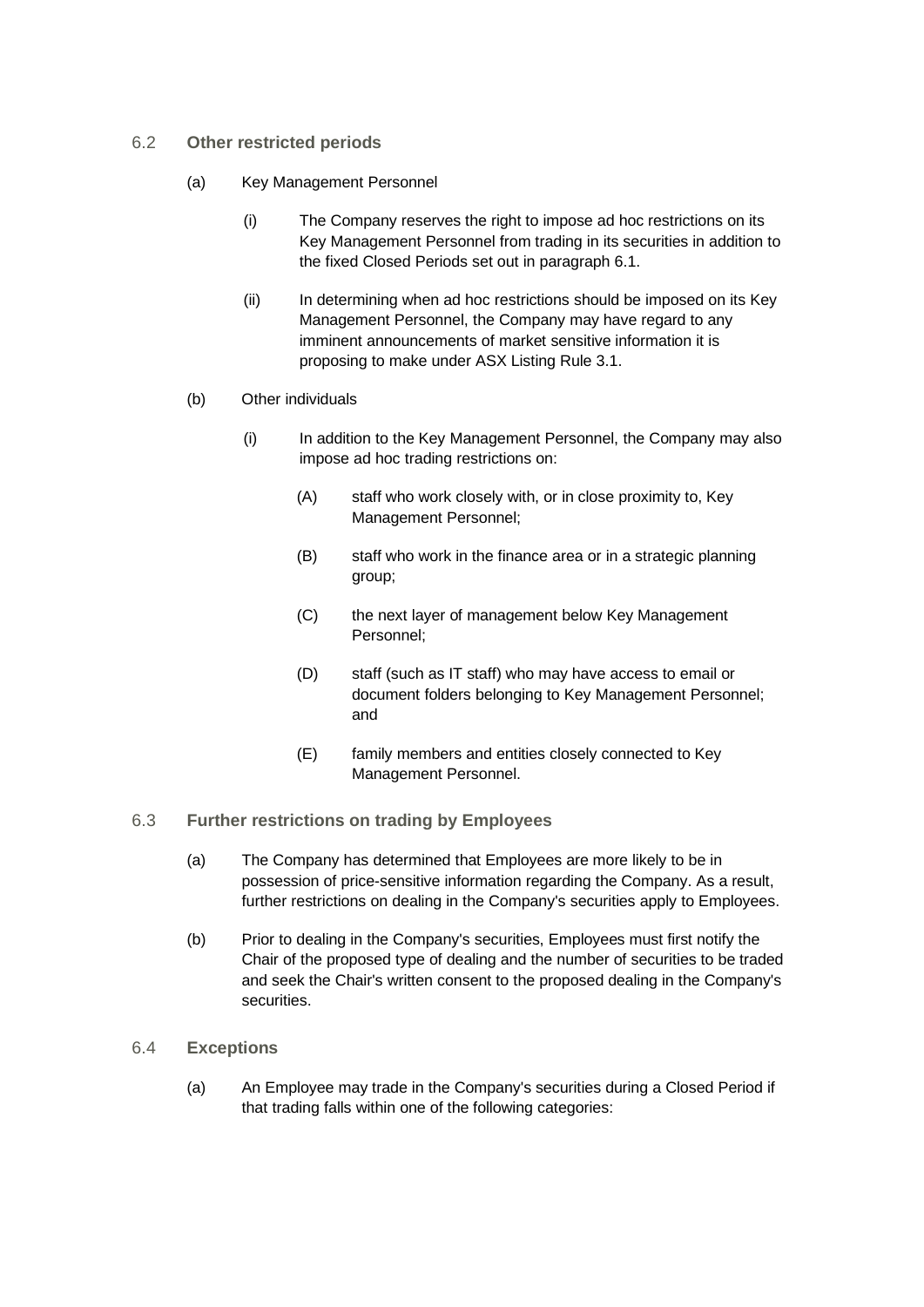- (i) an acquisition of common shares in the Company which results from conversion of securities which carry a right of conversion to common shares so long as it is permitted by applicable securities laws in the jurisdiction applicable to the Employee;
- (ii) an acquisition of the Company's securities under a bonus issue such as a rights offering or other pro rata distribution made to all holders of securities of the same class:
- (iii) an acquisition of the Company's securities under a dividend reinvestment or top-up plan that is available to all holders or securities of the same class;
- (iv) a transfer of the Company's securities between a member of Key Management Personnel and someone closely related to that member of Key Management Personnel (such as a spouse, child, family company or family trust) or by a member of Key Management Personnel to his or her superannuation fund, in respect of which prior written clearance has been provided in accordance with the procedures set out in this Policy so long as it is permitted by applicable securities laws in the jurisdiction applicable to the Employee;
- (v) a disposal of securities arising from the acceptance of a takeover offer, scheme of arrangement or equal access buy-back;
- (vi) a disposal of rights acquired under a pro rata issue;
- (vii) an acquisition of securities under a pro rata issue;
- (viii) an investment in, or trading in units of, a fund or other scheme (other than a scheme only investing in the Company's securities) where the assets of the fund or other scheme are invested at the discretion of a third party;
- (ix) where the Employee is a trustee, trading in the Company's securities by that trust provided that the Employee is not a beneficiary of the trust and any decision to trade during a Closed Period is taken by the other trustees or by the investment managers independently of the Employee;
- (x) an undertaking to accept, or the acceptance of, a takeover offer;
- (xi) trading under an offer or invitation made to all or most of the Company's members, such as a rights issue, a security purchase plan, a dividend or distribution reinvestment plan or an equal access buy-back, where the plan that determines the timing and structure of the offer has been approved by the Board. This includes decisions relating to whether or not to take up the entitlements, the take-up by any underwriter under a renounceable or non-renounceable pro rata issue and the sale of entitlements required to provide for the take up of the balance of entitlement under a renounceable pro rata issue;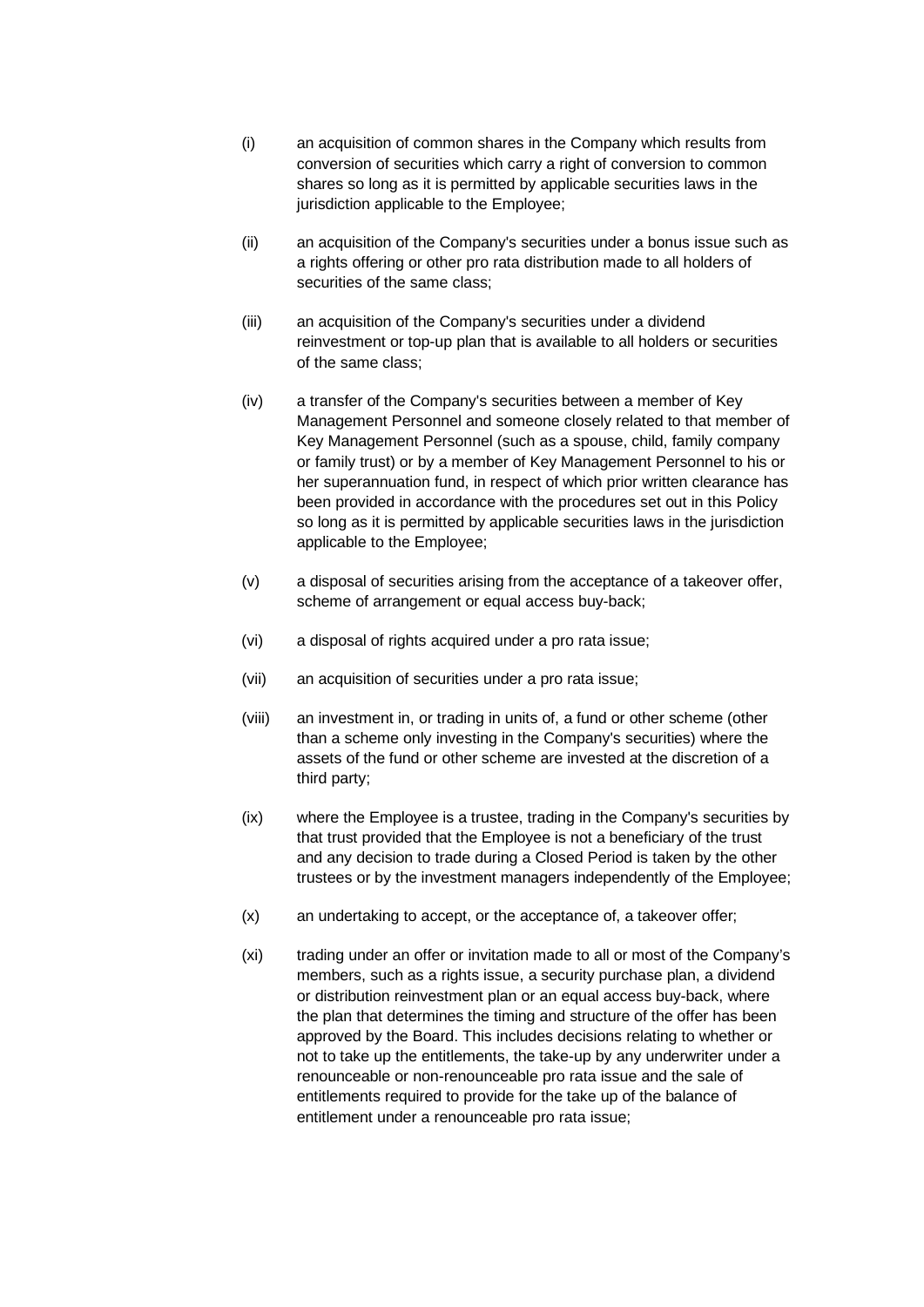- (xii) a disposal of the Company's securities that is the result of a secured lender or financier exercising their rights under a margin lending or other secured financing arrangement permitted by this Policy;
- (xiii) an acquisition of securities under an employee incentive scheme so long as it is permitted by applicable securities laws in the jurisdiction applicable to the Employee;
- (xiv) where the Company has an employee incentive scheme with a member of Key Management Personnel as a trustee of the scheme, an acquisition of securities by that Key Management Personnel in his or her capacity as a trustee of the scheme;
- (xv) an exercise (but not the sale of the Company's securities following exercise) of an option or a right granted under a Company employee incentive plan, or the conversion of a convertible security, where the final date for the exercise of the option or right, or the conversion of the security, falls during a Closed Period and the Company has been in an exceptionally long prohibited period or the Company has had a number of consecutive Closed Periods and the Employee could not reasonably have been expected to exercise it at the time when free to do so, so long as it is permitted by applicable securities laws in the jurisdiction applicable to the Employee;
- (xvi) trading under a non-discretionary trading plan for which prior written clearance has been provided in accordance with procedures set out in this Policy and where:
	- (A) the Employee did not enter into the plan or amend the plan during a Closed Period;
	- (B) the plan does not permit the Employee to exercise any influence or discretion over how, when, or whether to trade; and
	- (C) this Policy does not allow an Employee to cancel any such trading plan, or to cancel or otherwise vary the terms of his or her participation in the trading plan during a Closed Period other than in exceptional circumstances; or
- (xvii) the obtaining by a Director of a share qualification so long as it is permitted by applicable securities laws in the jurisdiction applicable to the Director.
- (b) In respect of any share or option plans adopted by the Company, it should be noted that it is not permissible to provide the exercise price of options by selling the shares acquired on the exercise of the options unless the sale of those shares occurs outside the Closed Period. Were this to occur at a time when the person possessed inside information, the sale of the Company's securities would be a breach of insider trading laws, even though the person's decision to sell was not influenced by the inside information that the person possessed and the person may not have made a profit on the sale.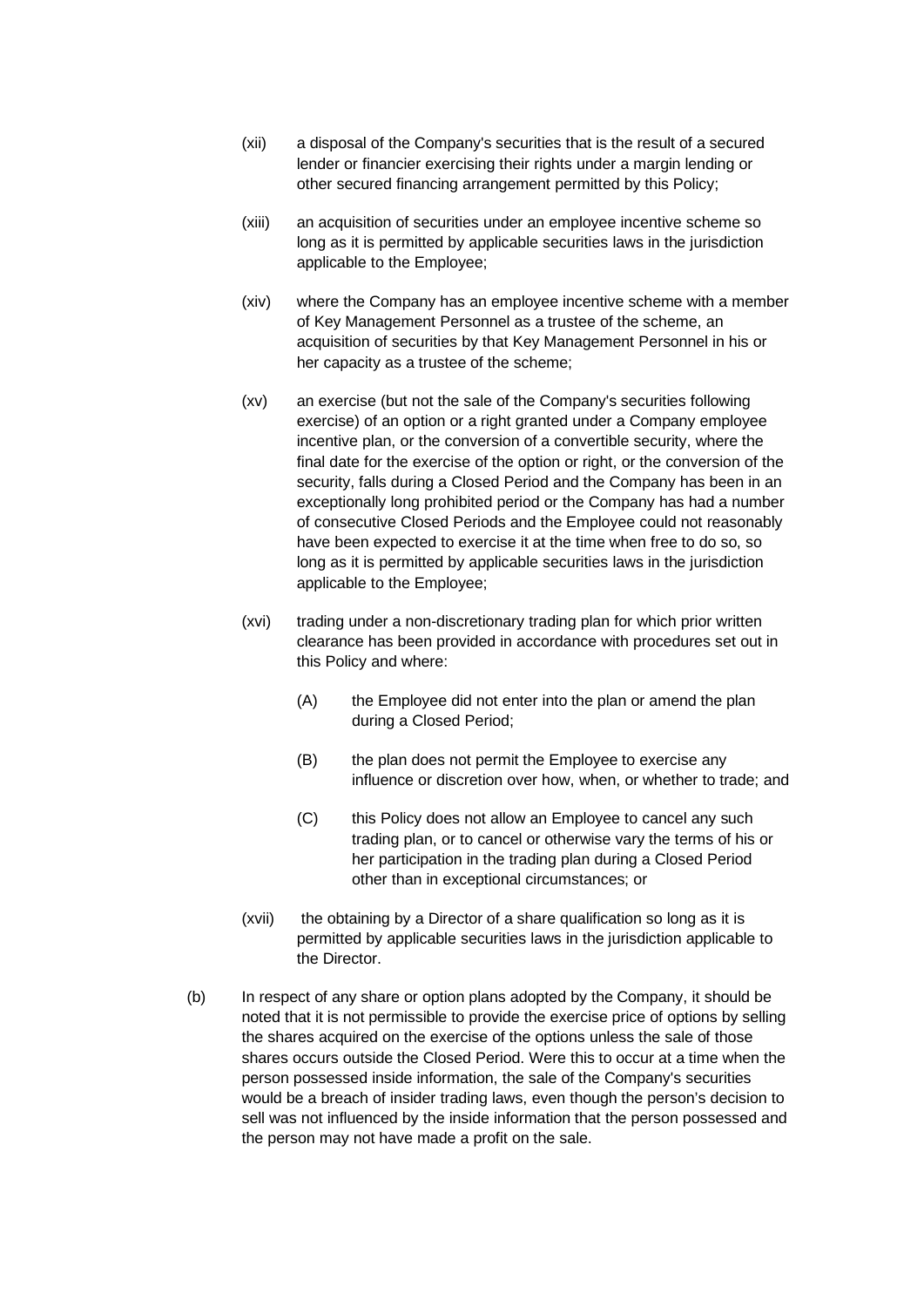- (c) Where the Company's securities are provided to a lender as security by way of mortgage or charge, a sale that occurs under that mortgage or charge as a consequence of default would not breach insider trading laws.
- (d) Notwithstanding the above, under insider trading laws, an Employee who possesses inside information may be prohibited from trading even where the trading falls within any of the exceptions in paragraph [6.4](#page-7-0)[\(a\)](#page-7-1) of this Policy.
- 6.5 **Notification of Closed Periods**

The Company Secretary will endeavour to notify Employees of all Closed Periods. Even when such notification is not provided, however, Closed Periods will apply as set out in this Policy.

- <span id="page-10-0"></span>6.6 **Consent to trade during Closed Periods**
	- (a) An Employee may trade in the Company's securities during a Closed Period if that person obtains written consent to do so in accordance with this paragraph [6.6](#page-10-0) .
	- (b) An Employee who wishes to trade in the Company's securities at any time (**Applicant**) must obtain the prior written consent (which may be provided by way of an email) of:
		- (i) the Chair; or
		- (ii) where the Chair is the Applicant, the chair of the Company's Audit and Risk Committee,

(collectively, the **Decision Maker(s)**).

- (c) The Decision Maker(s) may only provide written permission to trade in the Company's securities where the Decision Maker(s) is satisfied that the trade complies with all Applicable Laws and Company policies.
- (d) Any permission provided under this paragraph [6.6](#page-10-0) must be obtained by the Applicant not less than two trading days before the proposed trade (or such shorter period as the Decision Maker(s) may determine).
- (e) Any pre-clearance request that has been granted will only be valid for two business days following the approval date, unless earlier terminated by the Decision Maker(s). If a trade for which pre-clearance has been granted is not effected within such period, the trade must be pre-cleared again.
- (f) To the extent that a material fact or material change affecting the Company remains non-public, persons subject to the pre-clearance requirement will not be given permission to trade securities of the Company. Such persons may not be informed of the reason they may not trade. Any person that is made aware of the reason for an event-specific prohibition on trading shall not disclose the reason for the prohibition to third parties and should avoid disclosing the existence of the prohibition.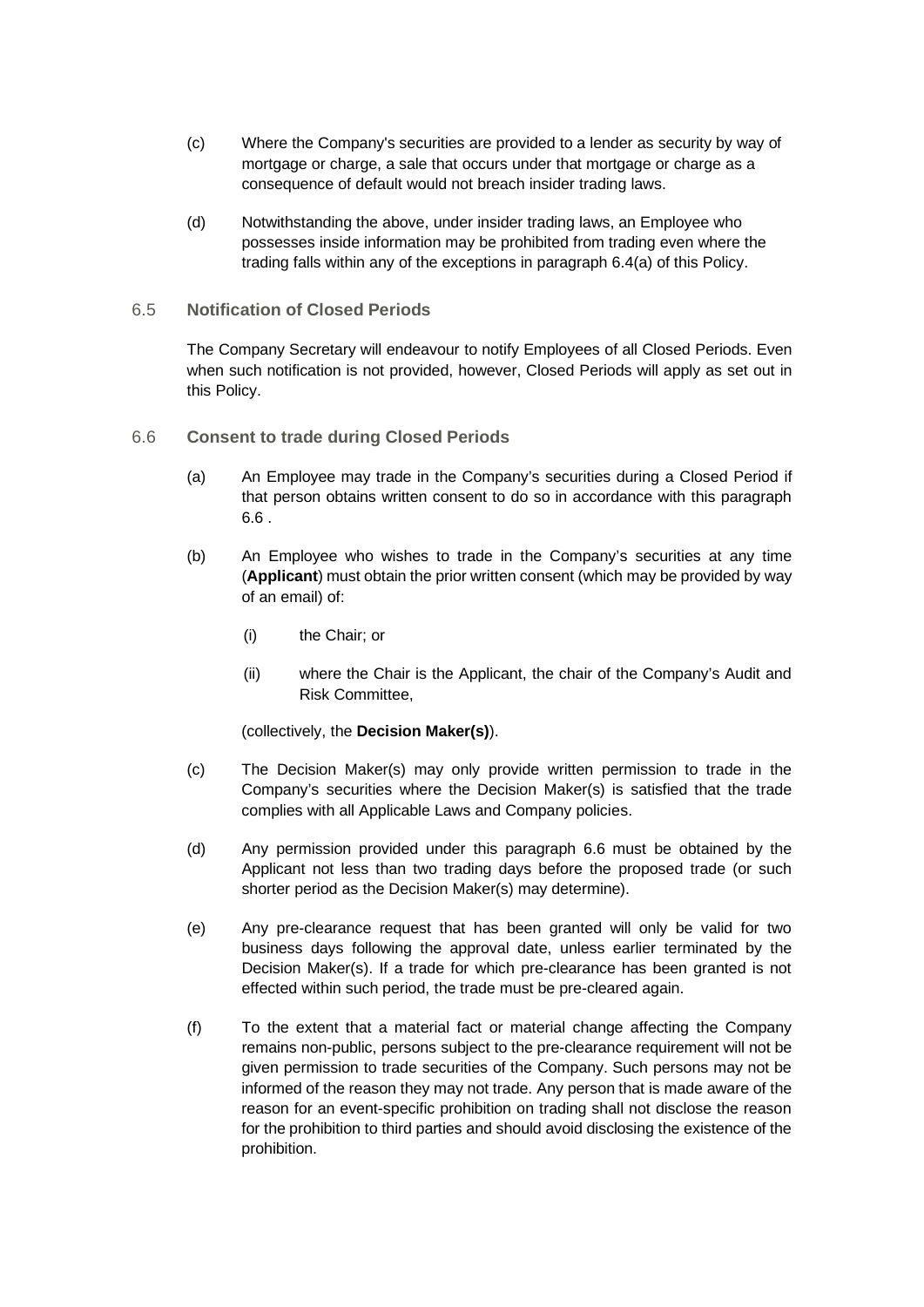- (g) Copies of written approvals of the Decision Maker(s) must be forwarded to the Company Secretary prior to the approved trade.
- (h) A clearance to trade can be given or refused by the Company in its absolute discretion. The Company's decision to refuse clearance is final and binding on the person seeking clearance.
- (i) A clearance to trade can be withdrawn if new information comes to light or there is a change in circumstances.
- (j) If clearance to trade is refused, the person seeking the clearance must keep the information relating to the refusal (including the refusal itself) confidential and not disclose it to anyone.
- (k) Exceptional circumstances may apply to the disposal of the Company's securities by an Employee or a Restricted Person if such person is required by a court order or a court enforceable undertaking (for example in a bona fide family settlement, to transfer or sell securities of the Company), or if there is some other overriding legal or regulatory requirement to do so. Any application for an exemption allowing a trade of the Company's securities during a Closed Period based on exceptional circumstances must be made in writing and be accompanied by relevant court and/or supporting legal documentation. Any exemption, if issued, will be in writing and will contain a specified time period during which the sale of securities can be made.

#### 6.7 **Sales of securities**

Employees need to be mindful of the market perception associated with any trade of the Company's securities and possibly the ability of the market to absorb the volume of securities being traded. With this in mind, the management of the trade of any significant volume of the Company's securities (i.e., a volume that would represent a volume in excess of 10% of the total securities held by the seller prior to the trade, or a volume to be sold that would be in excess of 10% of the average daily traded volume of the shares of the Company on the ASX or the TSX-V for the preceding 20 trading days) by an Employee must be discussed with the Board prior to the execution of any trade. These discussions must be documented in the form of a file note, to be retained by the Company Secretary.

#### 6.8 **Restricted Trades**

Despite any other provision of this Policy:

- (a) Employees must not trade in any derivative products or convertible securities issued by the Company, including warrants, options, or convertible debt;
- (b) Employees must not engage in short-term trading of any of the Company's securities (e.g., purchasing the Company's shares with an intention to sell them within a 12-month period);
- (c) Employees must not engage in short selling of the Company's securities;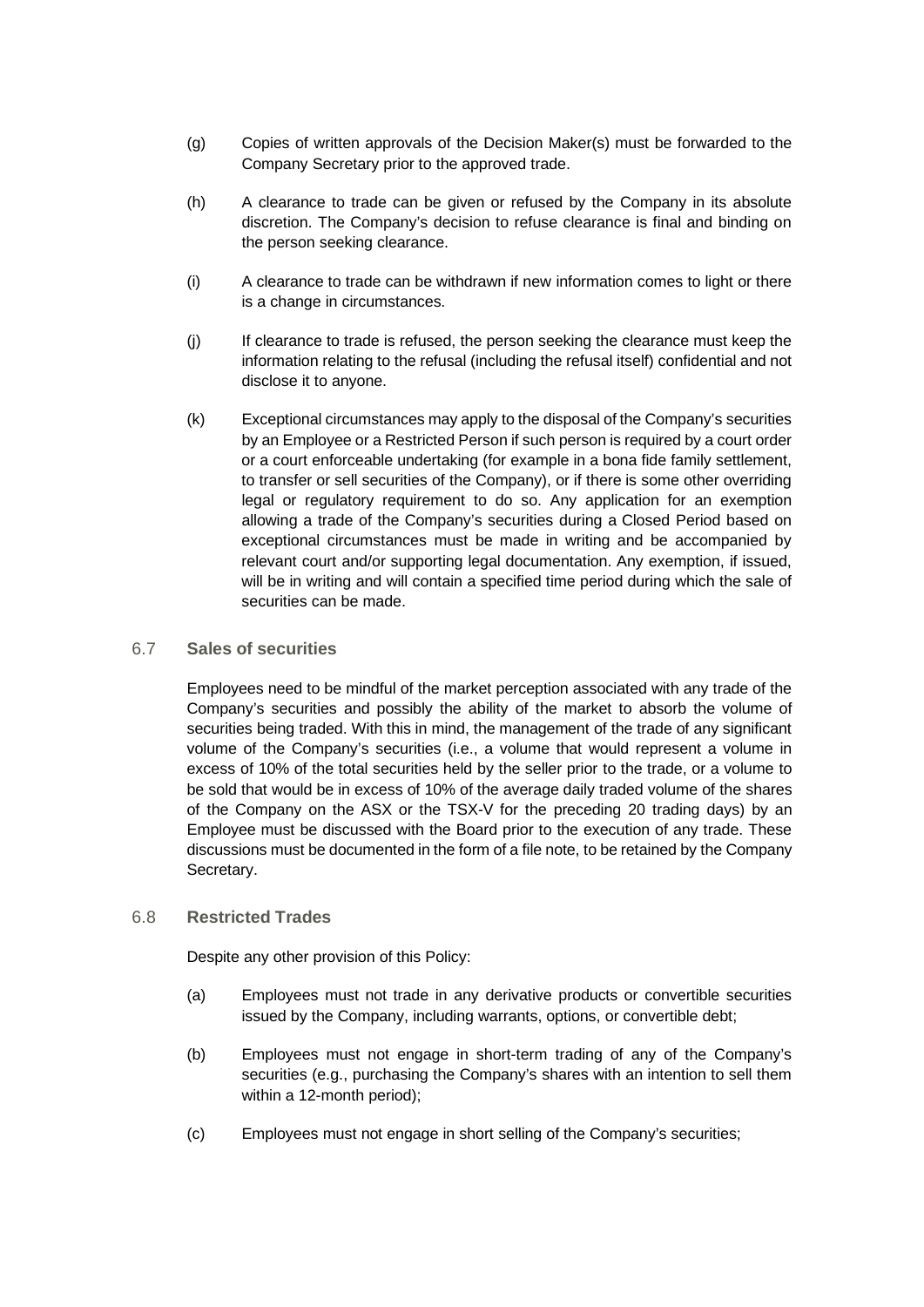- (d) Employees must not enter into an arrangement that would have the effect of limiting their exposure to risk relating to either unvested remuneration, or vested remuneration which remains subject to a holding lock; and
- (e) Employees must not enter into any margin lending or other secured financing arrangements in respect of the Company's securities.

## 7. ASX notification by Directors

- (a) Directors are required to notify the Chair and the ASX of any dealing in the Company's securities (either personally or through a third party) which results in a change in the relevant interests of the Director in securities in the Company.
- (b) While the Corporations Act requires Directors to notify the ASX of any changes to their holdings within 14 days (or if also a substantial shareholder as early as by 9.30am on the next trading day), the Company is required under the ASX Listing Rules to notify the ASX:
	- (i) of the initial holding of each Director upon appointment and such subsequent dealings within five business days of the change; and
	- (ii) whether the dealing occurred during a Closed Period and if so, whether written clearance was obtained and on what date it was obtained.
- (c) To enable the Company to comply with these requirements, each Director must enter into a letter agreement with the Company in a form consistent with the pro forma agreement set out in Attachment 1 to Guidance Note 22 of the ASX Listing Rules. Directors must furnish the relevant information as soon as reasonably possible and in any event no later than three business days after the date of appointment or change, to the Company Secretary who will facilitate the transmission of these notifications to the ASX. Notifications will also be tabled before the Board.

## 8. Canadian Insider Reporting - SEDI

- (a) Under Canadian securities laws, "reporting insiders" (directors and senior officers of the Company and its subsidiaries, and persons or companies, funds or organizations owning or controlling more than 10% of the common shares of the Company) are required to file insider reports electronically through the "System for Electronic Disclosure by Insiders" ("**SEDI**") at www.sedi.ca, disclosing their direct or indirect beneficial ownership of, or control or direction over, securities of the Company.
- (b) Insider reports are required to be filed by reporting insiders on SEDI within 10 days of becoming a reporting insider (for example, on election as a director or appointment as a senior officer, if such individual beneficially owns or exercises control or direction over the Company's securities at that time) and thereafter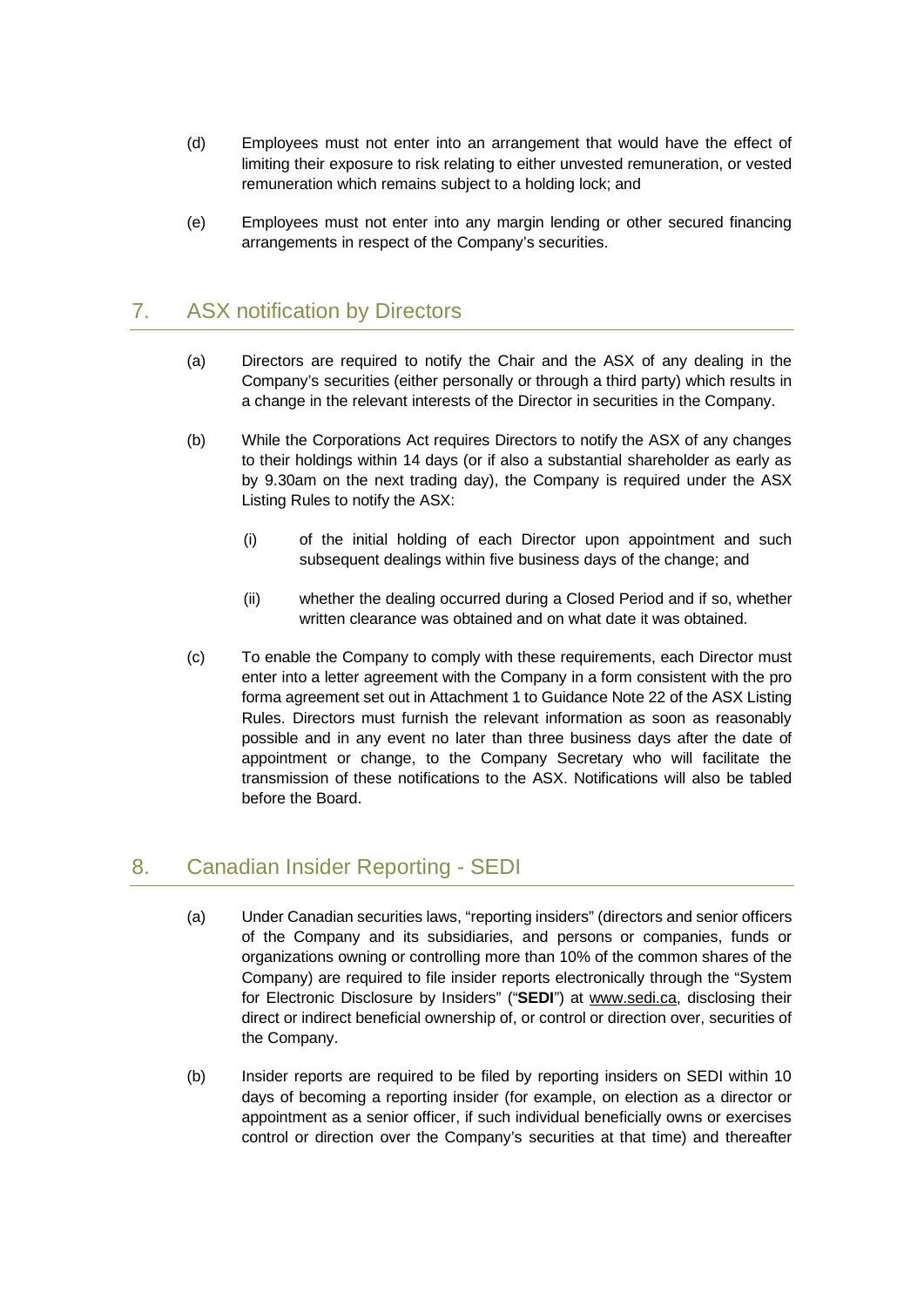within 5 days after any change to previously filed information, or as otherwise may be prescribed by Canadian securities laws from time to time.

- (c) Filing of insider reports is the responsibility of each reporting insider, not of the Company. The Company does not file insider reports on behalf of any reporting insiders, but may assist in compliance on request.
- (d) Reporting insiders are required to update their insider profile on SEDI: (i) if there is a change in the reporting insider's name, his/her/its relationship to the Company, or if he/she/it ceases to be a reporting insider, within 10 days of the event; or (ii) if there has been any other change to the insider profile, at the next time of filing an insider report or amended insider profile. There are daily fines for late reporting and certain regulatory authorities publish a list of insiders who are late reporters.

## 9. Employment and monitoring

- (a) To promote understanding of the Insider Trading prohibitions, related Applicable Laws, and this Policy, a copy of this Policy will be distributed to all Employees (present and future) and will be available on the Company's website.
- (b) The induction procedures for new Employees must require that a copy of this Policy be provided to each new Employee.

## 10. Compliance

- (a) Compliance with the rules set out in this Policy is mandatory and is a condition of the employment of each officer and employee by the Company. Infringement of the Insider Trading provisions can attract a substantial monetary penalty, imprisonment or both in addition to loss of employment or other disciplinary action.
- (b) Any Employee who does not comply with this Policy will be considered to have engaged in serious misconduct which may result in the termination of their engagement by the Company.
- (c) Ultimate discretion rests with the Chair in respect of granting a waiver to the requirements of this Policy to allow Employees to trade in the securities of the Company, provided that to do so would comply with Applicable Laws. A waiver can be given or refused by the Chair in his or her absolute discretion. The Chair's decision to refuse a waiver is final and binding on the person seeking the waiver.

### 11. Review

The Board will review this Policy annually and this Policy may be amended by resolution of the Board.